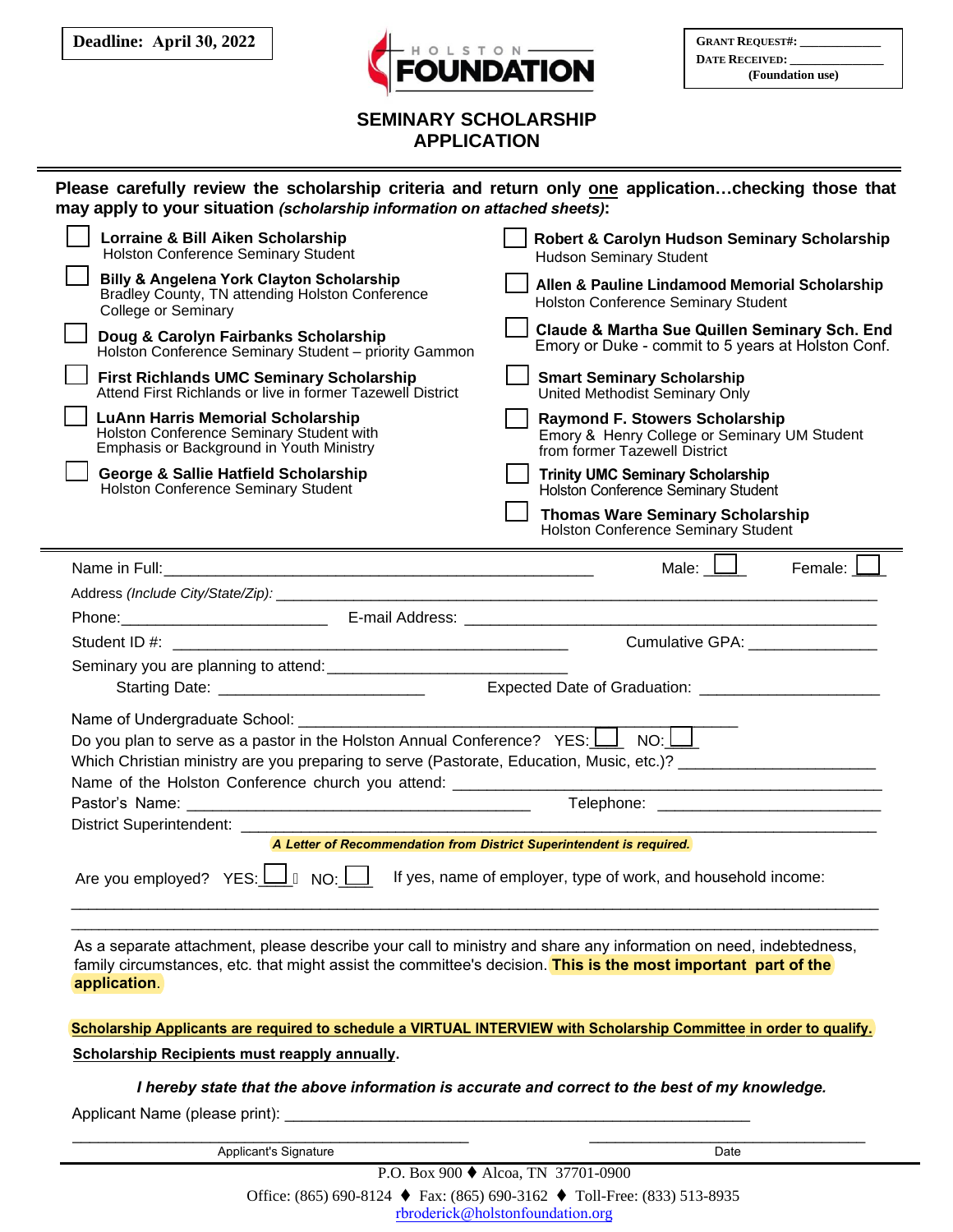# **SCHOLARSHIP INFORMATION**

#### **LORRAINE & BILL AIKEN SCHOLARSHIP**

THE LORRAINE AND BILL AIKEN SCHOLARSHIP FUND was established by Dr. Michael Aiken (now a businessman) to honor his parents, especially his father, also a Chattanooga physician. Michael contacted the Rev. Ben St. Clair and established a scholarship fund on August 13, 1987 to be used to support college or seminary students from the Holston Conference preparing for a church career. Memorials and gifts from several sources, including an estate gift, increased the fund over the years. Lorraine & Bill Aiken were lifelong Methodists (member of St. Luke UMC, Chattanooga). Mrs. Aiken is proud of her Methodist roots and her whole family is pleased that this fund is able to support someone as special as you. It is an investment in the future and at the same time a memorial to the past.

#### **BILLY & ANGELENA YORK CLAYTON SCHOLARSHIP**

Billy C. Clayton and Angelena York were married on April 14, 1956, at South Cleveland United Methodist Church, where they were both members. They were blessed with two children, Lisa Ann Clayton born March 28, 1960, and Brent Allen Clayton born April 17, 1964. Bill and Angie were active in their church, serving in many different capacities over the years. In 1977, the family became founding members of Asbury United Methodist Church in Cleveland and worked toward the establishment of the new congregation. In addition to serving as Chairperson of the Administrative Council, the PPR Committee, and being actively involved in the United Methodist Men, Bill served as a Trustee and was Treasurer of Asbury for many years until his death on February 26, 1994. To honor Bill's service to the church and the love he and Angie had for God and The Methodist Church, this scholarship was established to assist young people from the former Cleveland District who feel the call to ministry and service to God.

#### **DOUG & CAROLYN FAIRBANKS SEMINARY SCHOLARSHIP**

Created by the Donors to support seminary scholarships for students who plan on serving churches in the Holston Conference. Priority for United Methodist students in the Holston Conference enrolled or approved to attend Gammon Theological Seminary.

#### **FIRST RICHLANDS UNITED METHODIST CHURCH SEMINARY SCHOLARSHIP**

Primary preference is for United Methodist students attending First Richlands United Methodist Church. Secondary preference is for students from Tazewell County, Virginia. Final preference is for students to reside in the former Tazewell District of Holston Conference. All students selected must be working toward a pastoral appointment in Holston Conference and be enrolled or accepted to enroll in an approved United Methodist Seminary.

#### **LUANN HARRIS MEMORIAL SCHOLARSHIP**

THE LUANN K. HARRIS MEMORIAL SCHOLARSHIP ENDOWMENT was established by Sarah & Phillip Harris, Cleveland, Tennessee, as a permanent memorial to their daughter, LuAnn K. Harris, who tragically died after an automobile accident in 1989. LuAnn's love of life and deep interest and service through youth ministries led to the creation of a scholarship fund originally established in 1992 through dozens of friends, family, business contacts and even strangers. Now in her name, other young people who feel the call to ministry and youth service to the church will benefit from this scholarship in perpetuity. The scholarship is to be awarded to United Methodist students from the Holston Conference with first priority given to students attending a United Methodist affiliated seminary intending to serve as a pastor or youth ministry professional. It is hoped that the scholarship and LuAnn's story will be a blessing to the recipient.

#### **GEORGE & SALLIE HATFIELD SCHOLARSHIP**

Sallie Hatfield created a trust back in 1986 that first provided income to Lucille Winkler and then upon her death in 2000, established a seminary scholarship through the Foundation for students from the Holston Conference preparing to serve as ministers within the Holston Conference.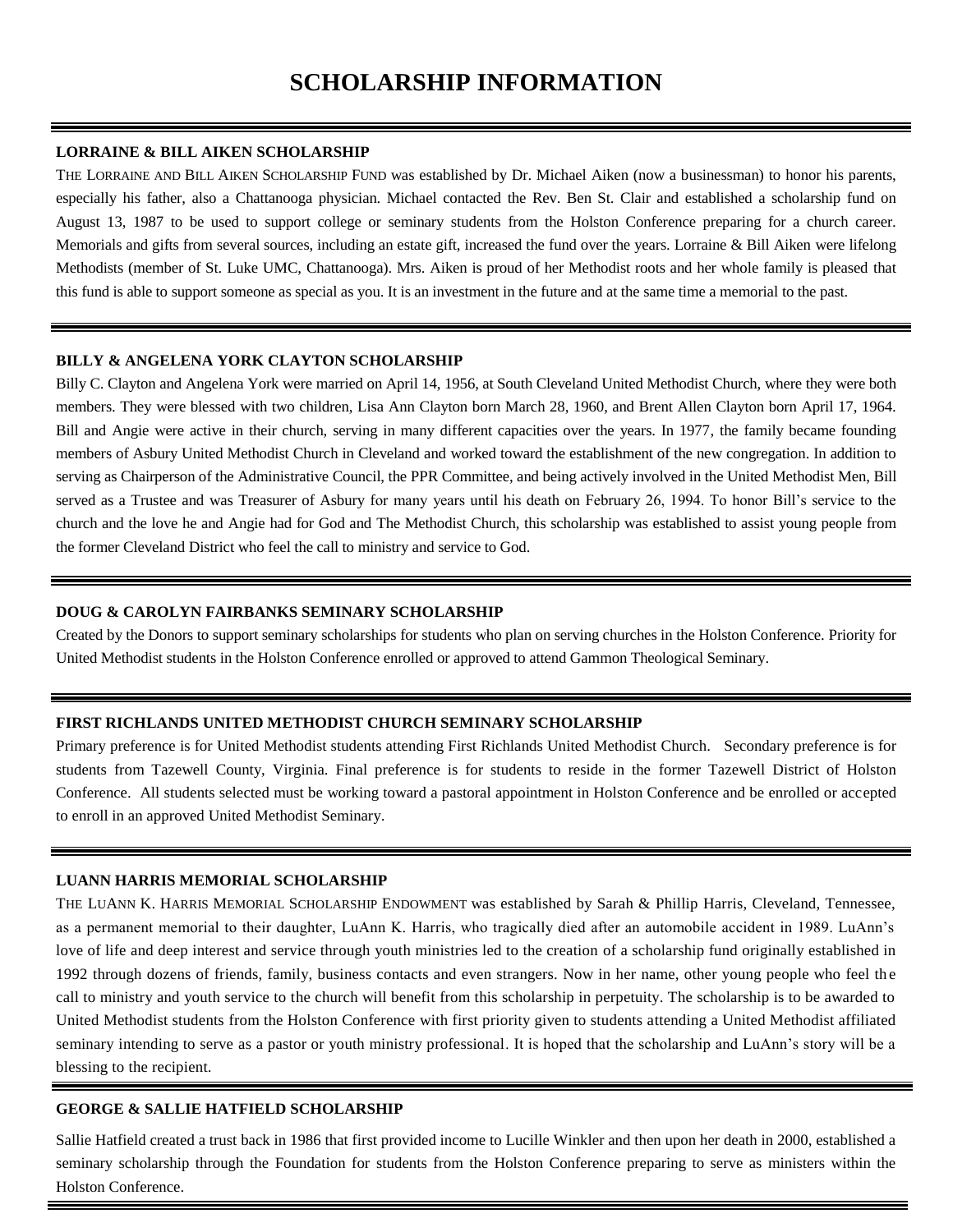#### **ROBERT & CAROLYN HUDSON SEMINARY SCHOLARSHIP**

On October 14, 2008, Bob Hudson was a special guest at the Holston Foundation's fall board meeting in Alcoa. It came as quite a surprise to Bob when, at the end of the meeting, he was presented a framed resolution honoring his many years of service to the Foundation and the Conference. An announcement followed that in addition to the resolution, the Board had created THE ROBERT B. AND CAROLYN E. HUDSON SEMINARY SCHOLARSHIP ENDOWMENT with an initial grant of \$25,000. This fund will annually provide a \$1,000 scholarship to a seminary student from the Holston Conference who intends to return to Holston to serve as a pastor. Bob spent 30 years serving as a Holston pastor before coming to the Foundation in 1987 as Executive Director. Bob and Carolyn's example of living the Christian faith through their gifts of time, talent, treasure, presence, and faithful service have contributed significantly to the Foundation's growth and success through the years.

#### **ALLEN & PAULINE LINDAMOOD MEMORIAL MINISTERIAL SCHOLARSHIP FUND**

The Lindamood's began their time together late in life. Pauline was 65 and Allen was 63 when they married in 1978. She was a widow and he had never been married before. They shared 25 years together in Allen's boyhood home on the banks of the South Fork of the Holston River at Boone Reservoir. According to Richard Minnick, Pauline's son, Allen was a quiet and gentle man. Pauline was lively and much more outspoken. They were highly devoted to the Enterprise United Methodist Church and to the Enterprise community. They loved living on their farm and sitting on the front porch of their farmhouse. Allen was said to have driven more miles on his farm tractor than in his farm truck. Allen's will left a bequest of approximately \$220,000 to establish THE ALLEN B. LINDAMOOD AND PAULINE M. LINDAMOOD MEMORIAL MINISTERIAL SCHOLARSHIP FUND to annually award one or more scholarships to students, which will lead them to appointment as an ordained minister in the Holston Conference of The United Methodist Church.

#### **CLAUDE D. & MARTHA SUE QUILLEN SEMINARY SCHOLARSHIP ENDOWMENT**

Claude Dexter Quillen and Martha Sue Hawn were married on April 5, 1953. Claude and Sue served 23 churches during their ministry. Claude was diagnosed with a brain tumor, and died in 1991.

Sue Quillen described Claude this way: *"He was one who could bring laughter to your soul and love to your heart."*

In Claude's official memoir in the 1991 Journal of the Holston Annual Conference, he was remembered as quoting his teacher, Dr. Aaron Rapking, Hiwassee College, *"When I look backward, it looks good. When I look forward, it looks good. Either way there is nothing to regret."* Claude and Sue served our Conference and our Lord faithfully through the years with no regret.

- Donor's preference is that scholarship recipients must be enrolled at either Emory or Duke University. If no qualified candidates exist from either of these schools, then the Selection Committee may select candidates from other Methodist affiliated seminaries.
- Students selected may be in any year of seminary and scholarships may be renewable as long as the candidate is in good standing with the school.
- All recipients must commit to serving in the Holston Annual Conference for a minimum of five years, or agree to fully reimburse the scholarship fund as a condition of their acceptance, unless released from such requirements by the Holston Conference.
- If for any reason funds are not awarded or are returned, the funds may be re-awarded to another recipient or rolled over into the endowment principal or rolled over to be awarded the next year at the discretion of the Selection Committee.

#### **SMART SEMINARY SCHOLARSHIP**

Created by the donors to support seminary students preparing to serve as pastors in the Holston Conference and attending a United Methodist Seminary (listed below):

- Boston University School of Theology Massachusetts
- Claremont School of Theology California
- Drew Theological Seminary New Jersey
- Duke Divinity School North Carolina
- Emory University / Candler School of Theology Georgia
- Garret Evangelical Theological Seminary- Illinois
- Iliff School of Theology Colorado
- Methodist Theology School Ohio
- Perkins School of Theology Texas
- Saint Paul School of Theology- Kansas
- United Theological Seminary Ohio
- Wesley Theological Seminary Washington, D.C.